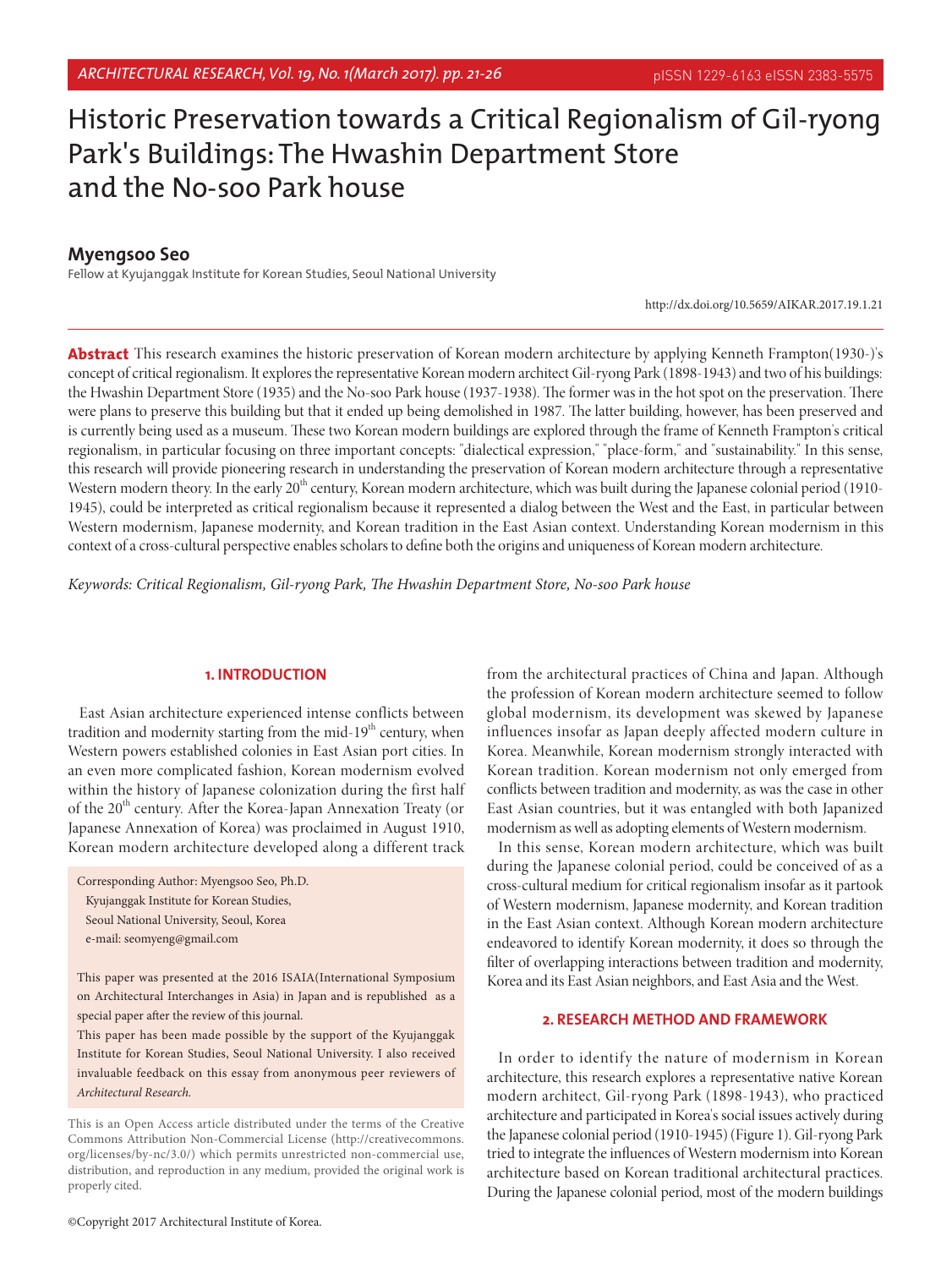were designed by Japanese and Western architects. Gil-ryong Park was the first generation who received a modern education in Korea, and he actively designed Korean modern architecture with Western modernism in mind. Park was one of the representative architects who worked at the frontier between modernism and tradition in Korean modern society. This research focuses on two of his representative buildings: the Hwashin Department Store (1935), which was torn down in 1987, and No-soo Park house (1937-1938), which has been preserved and is still in use. Its preservation and utilization was a significant factor in Korean modern architecture because the preservation of this architecture is a critical argument which can be understood as a part of regionalism in the Korean context.



Figure 1. Gil-ryong Park's Photo. (Source: *The Dong-A Ilbo*, January 1, 1931: 7)

This research examines Gil-ryong Park's two building by means of Kenneth Frampton(1930-)'s critical regionalism, because Frampton's theory is a way to understand Korean modern architecture from an outside perspective, in this case, from the West. In particular, this research selected three key concepts of Frampton's critical regionalism to explore Park's buildings: "dialectical expression," "place-form," and "sustainability."

In this sense, the analytical structure of this research is a comparative study not only applying Western modern architectural theory to Korean modern architecture, but also applying these concepts to preservation, demolition, and utilization of Korean modern architecture. Each culture can distinguish and realize its quintessence through comparing with other cultures and taking advantage of the best from each. The pioneering French philosopher Paul Ricoeur discussed "the encounter of other cultures," saying that if a culture wanted to sustain itself and survive, it should not only respect its origins, but also pursue creativity in art, literature, philosophy, and spirituality through encountering other cultures (Ricoeur, 1965, 283). In this sense, cross-cultural meeting will not only enable the original culture to sustain its originality, but also help the original culture to be redefined (Zou, 2012, 276). Also, as Heidegger noted in his discussion of the meaning of the Greek concept of *paradoxa* in his article "On the Essence of Truth," the essence of truth can be approached through the paradoxical gesture between two cultures (Heidegger, 1977, 276). Even though the *paradoxa* is unusual and contradictory to ordinary life, it is beneficial for us to find the essence of truth because this essence can be opened up through *paradox* and enables us to explore and sustain the depths of poetical life. Therefore, applying Western concepts to Korean modern architecture helps this architecture find its origins, and enables the possibility of interpretation of the characteristics of Korean modern architecture in a different way.

## **3. GIL-RYONG PARK'S TWO REPRESENTATIVE BUILDINGS**

Heidegger once wrote that "[truth happening in the work] does not at all mean that the work may also be a work without preservers" (Heidegger, 1977, 191). While many Western modern buildings have been preserved in their original states, a lot of significant modern buildings in Korea have been demolished. Regarding the buildings designed by Gil-ryong Park, several private historic preservation organizations and private preservationists have helped preserve the remaining buildings. Even if there were several preservation efforts, the Hwashin Department Store was demolished in 1987. However, the No-soo Park's house has been preserved: the government co-operated with the Cultural Heritage Administration and decided to preserve this building. Ultimately, this house was reopened as a museum in September 2013.

#### **3.1. The Hwashin Department Store (1935)**

The Hwashin Department Store is a significant empirical case which demonstrates Western influences on Korean modern architecture (Figure 2). In terms of historic preservation movements associated with Gil-ryong Park's modern buildings, most of the buildings designed by Gil-ryong Park were demolished before the 1990s. Even Gil-ryong Park's representative building, the Hwashin Department Store, which was considered as an iconic building in Korean early modern architecture, was demolished in 1987, although there was indeed a strong movement to preserve it. In 1984, Jung-dong Kim, a prominent architectural historian in Korea, wrote a poem in the magazine *GGumim* (Decoration) arguing in favor of preserving the Hwashin Department Store. The poem is translated as follows:

- Hwashin Department Store, Hwashin Department Store!
- Your life hangs by a thread.
- A memory that you have lived in this world dies out.
- What is the answer?
- My mind is confused.
- Time is approaching when a cold chisel and cold-hearted hammer begins to disassemble your body.
- Thinking about this, many people's hearts break.
- But nobody can save you.
- Unfortunately, people grieving for you are not the people who could save you. (Kim, 1984, 18).

In a changing world, a building should not necessarily be preserved in its original form, nor is the best thing for a culture to preserve its architectural heritage in a glass box like some sort of antique. A considerable number of historical buildings could be hermeneutically interpreted and actively reused for today's urban life, and this approach is more constructive for the present life than conserving them as heritage objects. In that sense, this attitude on historic preservation is more identified with the thoughts of Violletle-Duc. Le-Duc defined the historic preservation process as the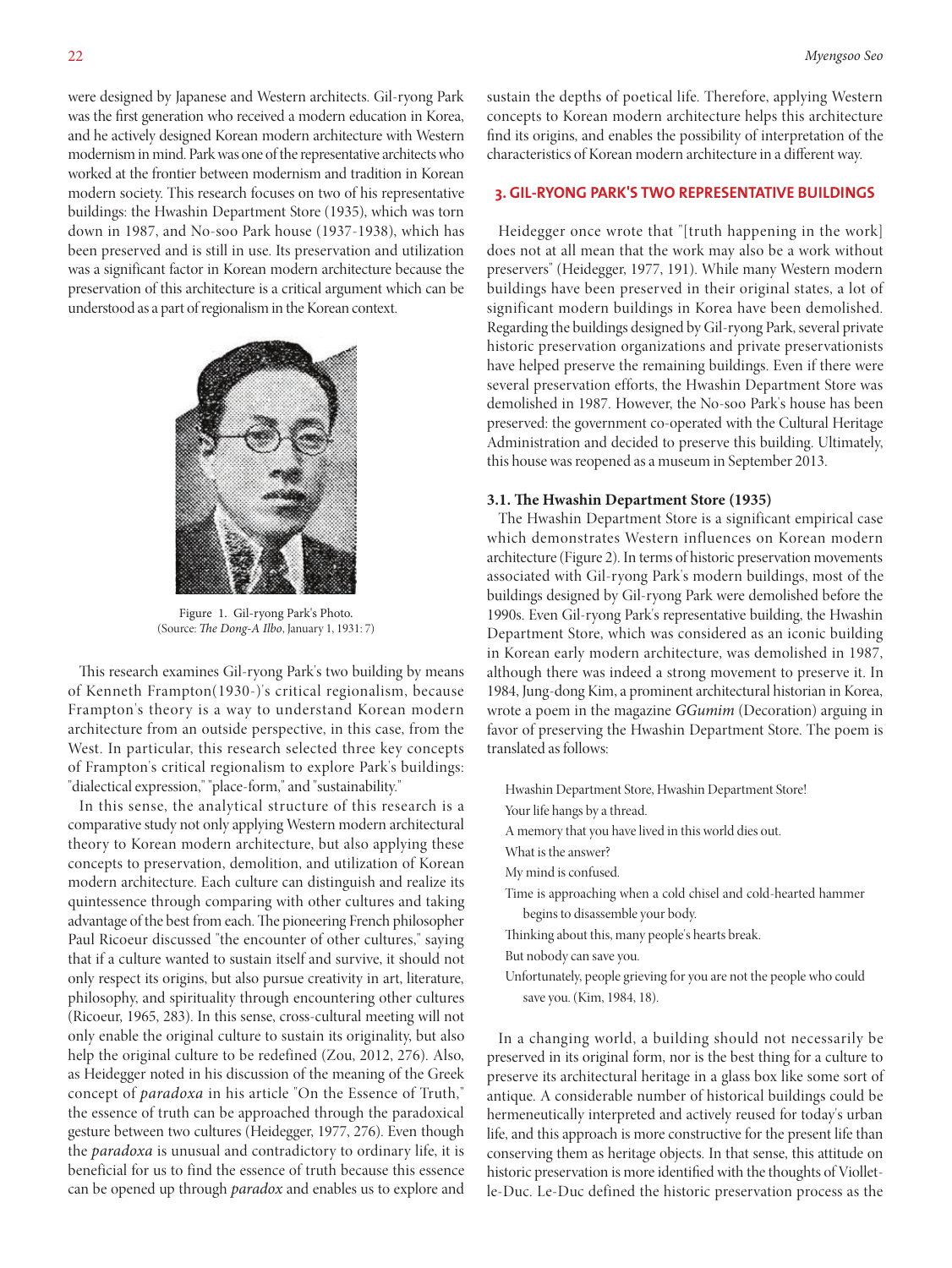effort "to establish a completed state which may never have existed at any particular time" (Murtagh, 2005, 2). Thus, he recognized the change of architecture in accordance with a universal historicity.

Paul Ricoeur analyzes the importance of memory, which makes our life more meaningful and narratively bounded (Ricoeur, 1984). Life becomes a constructor and operator of memory in a historical context. Narrative is a messenger to connect to the other, and memory plays a significant role in communities seeking the reconciliation (Duffy, 2009, 46). In this sense, historic preservation is a meaningful approach to embody the "mimesis" of memory and history. As Ricoeur states, "[mimesis] is the operation of organizing the events into a system, not the system itself" (Ricoeur, 2004, 48). Historic preservation is an operator to construct narratives, and it helps people return to meaningful memories. Furthermore, a memory constructed by a narrative of historic preservation allows the community to reinforce its internal relations.



Figure 2. Gil-ryong Park, Hwashin Department Store, the 1940s. (Source: photo collected by the East Asian Architectural HistoryLab at Hanyang University, Seoul)

#### **3.2. No-soo Park's house (1937-1938)**

From the perspective that architectural preservation can act as re-presentation of memory through narratives, the No-soo Park (1927-2013) house becomes a significant case of historic preservation of Gil-ryong Park's buildings (Figure 3). No-soo Park, a prestigious painter in Korea and the last owner of this house, and Deok-yeong Youn, the former owner of this building, asked architect Gil-ryong Park to design this house for Youn's daughter and daughter in-law. The house was built in 1937-38 on a site of 500 pyeong (approximately 1,652 m<sup>2</sup>) in Jongno, Seoul. No-soo Park purchased this house in 1973 and lived there for about 40 years until he passed away in 2013.

No-soo Park is considered a pioneer in the first generation of *hangughwa* (modern Korean painting). He was awarded many prestigious painting awards, such as the Republic of Korea Prime Minister's Award in 1953, the President's Award in 1955, and so on. He served as a professor at Seoul National University from 1962 to 1982. After his retirement, he spent most of his later years in this house in painting. He is well known in Korea for unconventional compositions and colors in his paintings. On Park's works, art critic Gyeong-seong Lee commented: "These works are filled with lingering imagination and the artistic sense of nobility"<sup>1</sup> The typical theme of his paintings is nature including mountains, flowers, waters, and landscapes. Park especially presented the beauty of

space or emptiness in his paintings, a concept that was one of the most important characteristics of Korean traditional paintings, which sought for the harmony between nature and human life (Figure 4). His painting method continued and developed Korean landscape painting tradition in which "Mountains were shown block-like against clouds….Mountains spring up from nowhere…. The artist goes directly, rapidly and efficiently to the point, abstracting and seizing the totality of the scene" (Cambon, 2006, 15).



Figure 3. (Left) No-soo Park's house in Ogin-dong, Jongno, Seoul. Built in 1937. (Source: photo by author, 2015) Figure 4. (Right) No-soo Park's painting, "San" (Mountains), 1988. (Source: brochure of Jongno Pak No-soo Art Museum, Seoul)

The Chinese Taoist philosopher Laozi defined the existential significance of "emptiness (wu)" in *Tao Te Ching*.<sup>2</sup> The void, socalled Tao (Dao), is beyond nihilistic nothingness. It provides a primordial condition for creating shaped mass for use. Following this Eastern philosophy, the relationship between void and mass is significant in Korean traditional art because a shaped mass can have meaning only through its connection with void. In Korean traditional art, the dynamic balance between emptiness and mass on a painting canvas depends on the painter's skills and poetic imagination.

The best architect of the day in the early  $20<sup>th</sup>$  century, Gil-ryong Park, tried to embody the Korean cultural tradition of house design into this building through modernized features and methods in an eclectic style. Park synthesized both Korean traditional architecture and Western modern architecture in creating this house. In particular, he paid much attention to creating an *ondol* [the Korean floor heating system] for this house. The first floor is equipped with *ondol* and *maru* (wooden floor), the combination of which is a unique system in the traditional Korean house, *hanok* (Jeon and Kwon, 2012, 97). The second floor is equipped with the *maru-bang*  (wooden floor-room structure) with fireplaces. The *maru-bang* is a typical Japanese housing style, using a fireplace originated from Western tradition. On the second floor, it is difficult to employ the *ondol* because it can be equipped only on the ground floor. At that time, modern houses tended to pursue Western-style heating system, such as fireplace, instead of using *ondol* (Figure 5).



Figure 5. Plans of No-soo Park's House. (Source: drawn by author)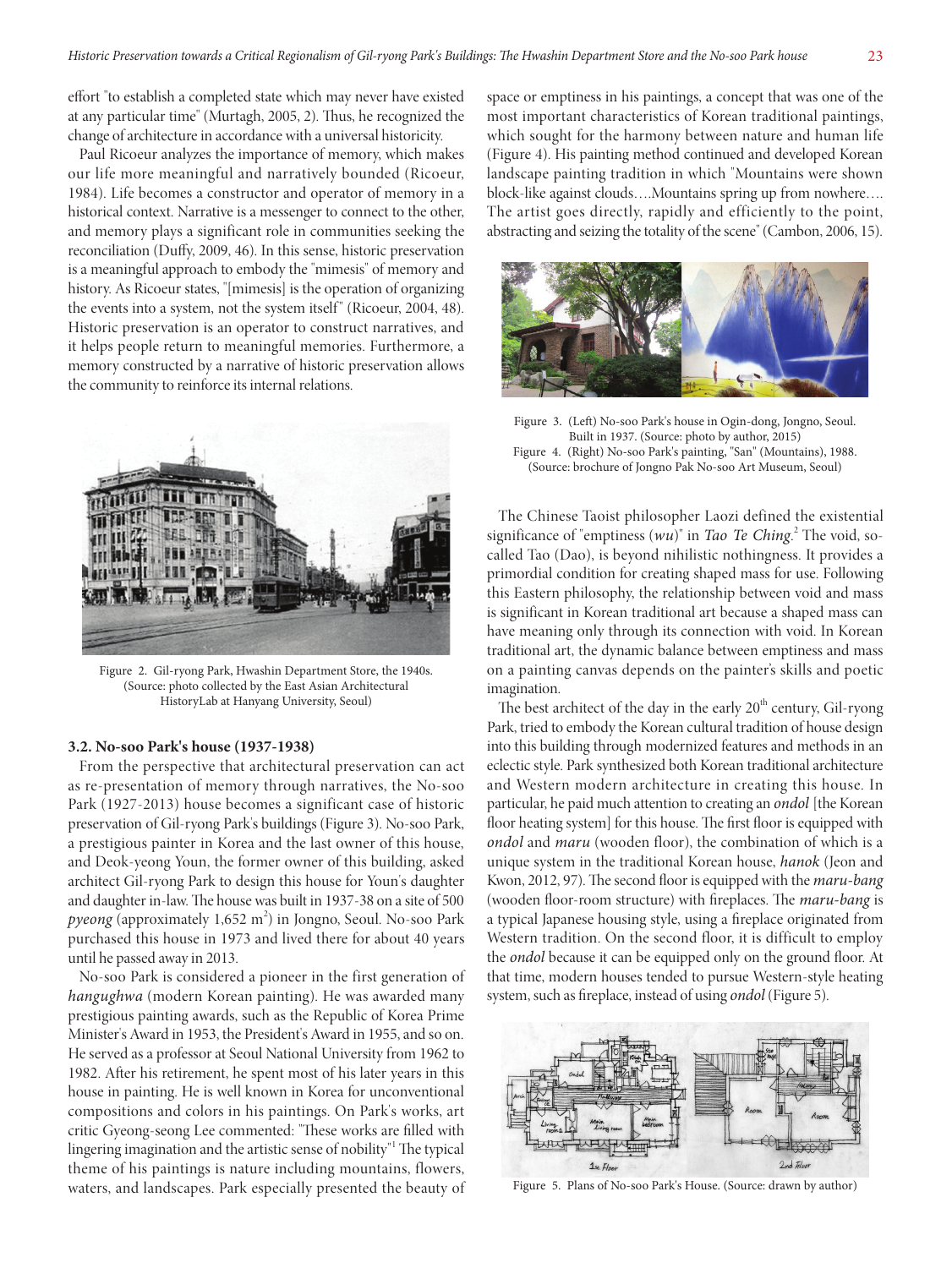The No-soo Park house's two-floor exteriors are made of bricks and Korean roof tiles. In particular, the gabled roof, with the triangular end showing the rafters to the outside, reproduces the atmosphere of Korean traditional houses. Although bricks were considered a Western material at that time, the architect tried to introduce a traditional Korean atmosphere through some physical details such as star-shaped windows, round wood rafters, and roof tiles. Such details demonstrate that Park tried to modernize Korean houses by incorporating some traditional symbols (Lim, 2011, 320). Architectural historian Chang-bok Lim commented, "The most significant meaning is that this house demonstrates the ceaseless efforts of Korean architects, who sought to modernize houses in the early  $20<sup>th</sup>$  century, and this building was the final success of their striving endeavors" (Lim, 2011, 316).

In particular, Gil-ryong Park's modern ideas about housing were well embodied by this painter's house. The structure of the building is Western like. Park designed modern facilities and installations in the kitchen and bathroom with a careful consideration of hygiene. He used a traditional *ondol* heating system for the first floor and a Western heating system on the second floor. He wanted to preserve traditional values not only through the traditional mechanical system like heating, but also through the created atmosphere of the building. The atmosphere is generated through the Korean-style gable roof, exposed wood rafters, and window patterns (Figure 6). He clearly differentiated the exterior wall texture between the first and second floors: the first floor was applied with bricks and the second, white-wash plaster. The textural contrast between rough bricks and smooth plaster reminds us of the interaction between massive mountains and expansive emptiness in the house owner No-soo Park's modern landscape paintings. Meanwhile, the use of bricks and white plater certainly presents an influence from Western modernism architecture. The house is a masterpiece of Park's integration of tradition and modernity during the early  $20<sup>th</sup>$ century.



Figure 6. Elevations of No-soo Park's House. (Source: drawn by author)

No-soo Park's paintings are strongly related to his house as well. As he stated, "Art goes beyond a canvas and can be realized through human life."<sup>3</sup> In his paintings, he emphasized landscape and the beauty of space (void). Park cultivated a garden by collecting various Suiseki (scenic stones or symbolic rocks) and orchids. Besides the small landscape in the front yard, he also put a great deal of effort into collecting antique furniture and ancient artworks to decorate the house interior. As he said, his art works are not just on a canvas, but also go beyond the canvas to encompass the domestic garden, furniture, and art collections. Therefore, the house is a correspondence to his paintings, and his painting style is embodied by his life in this house.

No-soo Park's house was registered and preserved as Cultural Heritage of Seoul No. 1 in 1993, the Korean government began to consider the preservation of this house. In November 2011, Nosoo Park donated this house to the government of Jongno, Seoul, including his 500 paintings, antiques, and furniture. Finally, the Jongno Borough Office decided to preserve this building and reprogrammed it as the Jongno Park No-soo Art Museum, which opened to the public in September 2013. As the curator of the museum introduced, "The house, cultivated front-yard garden, ancient artworks, and antique furniture, let alone his paintings, are what the artist carefully preserved and cherished for almost 40 years."4

## **4. CRITICAL REGIONALISM AND ITS HERMENEUTIC DISPUTES ON GIL-RYONG PARK'S BUILDINGS**

Critical regionalism is revealed and defined through modern architecture. Kenneth Frampton advanced the concept of "critical regionalism" in modern architectural history, presenting the concept in his two articles in 1983 (Frampton, 1983a, 147-162; 1983b, 16-30). In these articles, he dealt with the identity of regional culture in the conflicting environment between "universal civilization" and "regional culture" (Frampton, 1983a, 147-162; 1983b, 16-30). As demonstrated in his book *A Critical History of Modern Architecture*, Frampton's "regional criticism" (Frampton, 1992, 314) concept was borrowed from French hermeneutic philosopher Paul Ricoeur's work "Universal Civilization and National Culture" (Ricoeur, 1965). In his articles, Frampton pointed out some characteristics of critical regionalism. In order to explore and apply Frampton's ideas to Korean modern architecture, this research chose the three key concepts of "dialectical expression," "place-form," and "sustainability" among Frampton's arguments about critical regionalism because these three key concepts represent the core arguments of Frampton's critical regionalism and could serve as a bridge between the West and East and the past and present.

To begin with, Frampton argues that critical regionalism should be a "dialectical expression." Critical regionalism deconstructs general modernism through images and values that originated from regional culture. At the same time, outer paradigm, which could be the new influences or models, will be amalgamated with regional components mainly leaded by regional values (Frampton, 1983a, 149). Not only that, but regionalism is different from the vernacular because the vernacular is classified as the "general" and represents a kind of "restricted regionalism". As an example of the "dialectical expression" of critical regionalism, Frampton pointed to architect Renzo Piano's Tjibaou Cultural Center (1998). This building successfully embodied the concept of "dialectical expression" because it combined the present and past using hi-tech material, which is the present-day technique, and a wooden structure, which is the traditional material. Moreover, this building preserved and respected the traditional residential structure of the Kanak people (Frampton, 2002, 15).

In terms of Frampton's "dialectical expression," the No-soo Park house is the representative building which revealed this concept of critical regionalism. This building synthesized not only tradition, but also modern value: for example using the *ondol* system is a good example of "dialectical expression." In other words, in order to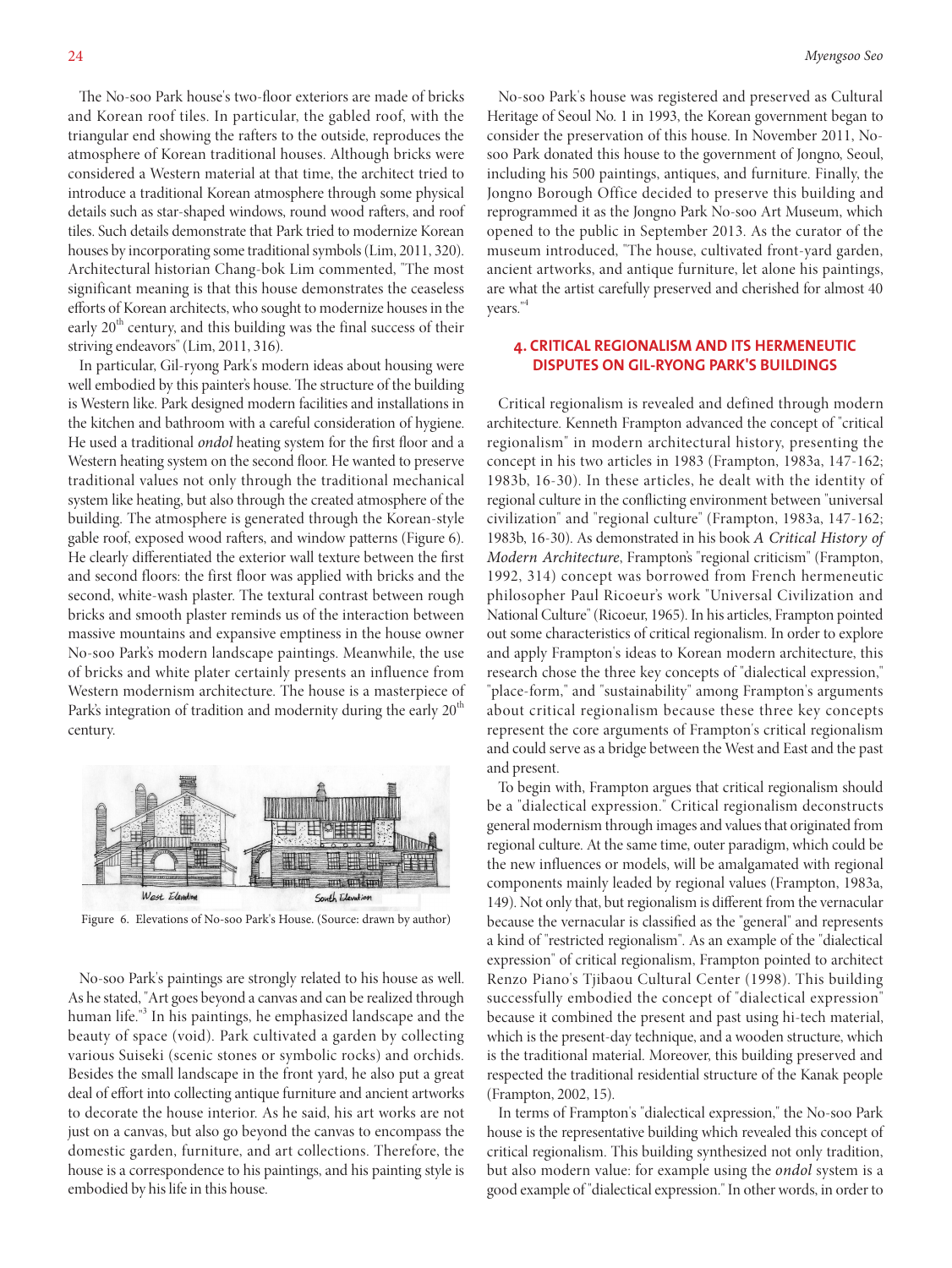synthesize the traditional and the modern, Park used two different structures on the first and second floors: the first floor used the traditional underfloor heating system, called *ondol*, and the second floor used the Western modern fire heating system. Moreover, this building used both traditional and modern material. However, Park mainly tried to preserve the traditional components because he believed that modern architecture should be represented based on Korean tradition. In this sense, this building can be understood through the concept of "dialectical expression" which was the major argument of Frampton's critical regionalism.

Second, Kenneth Frampton's main argument for the concept of critical regionalism is "place-form." He argued that our urban city has lost the true value of "place" and relied instead on mega structures. In support of his opinion, he used Heidegger's concepts of 'Spatium' and 'Raum': 'Space' or 'Spatium' is just the Cartesian system. It is a very scientific continuum, which does not take into account the uniqueness of its location (Frampton, 1983b, 25-26). On the other hand, 'Place' or 'Raum' is very detailed and clear in order to represent the uniqueness of its location (Frampton, 1983b, 25-26). In other words, the place itself has its own characteristics, which are differentiated from those of other places.

Frampton's concept of "place-form" echoes modern philosophers' ideas about human memory. As philosopher Karsten Harries has argued about preserving the past: "What does history matter? Genuine community requires both a shared past and a hoped-for future" (Harries, 1997, 267). Our community needs the connection between the past and future. It is important to preserve modern buildings in order to trace the origins of our lives and embody the public's memory. The historic preservationist Daniel Blunstone said that the preservation of modern buildings has a stronger relationship with "stakeholders' memory."<sup>5</sup> Modern buildings shape our lived environment, and thoughtful buildings occupy the memory of our lives. As revealed by historian Frances A. Yates's pioneering work on the art of memory in Western traditions, the preservation of architecture is not only significant in terms of the historical and cultural identity of a modern building, but it also recalls the collective memory of its residents and visitors because it embodies their poetic lives through reflecting on the fundamental meaning of human existence.

The preservation efforts of Gil-ryong Park's buildings can be understood by Frampton's concept of "place-form." In preservation, the most important factor is a building's origin of place. Specifically, the Hwashin Department Store traces Frampton's "place-form" concept. Preservationists had tried to preserve this building because it had meaning not only in the tangible building itself, but also in the memories of the people who lived and visited there. Demolishing the iconic building not only destroyed its architectural values, but also the memories of the location itself.

Finally, Frampton's concept of "sustainability" argued and extended the problems of urban life through the frame of critical regionalism. Frampton developed the concept of "sustainability" in the 1990s. Using the concept of critical regionalism, he has criticized the architectural culture of current modern life, which has pursued only the spectacle of structure over everything else (Frampton, 2005, ix-xviii). For him, the matter of "sustainability" is the most important factor, superseding any other practical restriction (Frampton, 1999, 41).

Frampton's argument on critical regionalism regarding "sustainability" could be applied the preservation and utilization of Gil-ryong Park's buildings. Park's two building, the Hwashin Department Store and No-soo Park house, had been discussed in terms of their preservation, demolition, and utilization. As noted above, the Hwashin Department Store was ultimately demolished in 1987 and the No-soo Park house was transformed into a museum. In Frampton's terms, sustainability relates to cultural sustainability, thus the preservation of a building is a way of promoting people's poetical dwelling. As Martin Heidegger said, "Preserving [of ] the [art] work does not reduce people to their private experiences, but brings them into affiliation with the truth happening in the work" (Heidegger, 1977, 193) suggesting that sustainability enables people to maintain a healthy environment for promoting and stimulating a more meaningful life. This does not refer to the modern concepts of technical sustainability, which in current practice refers generally to sustainability in the context of energy saving. Frampton's concept is deeper: a cultural sustainably that enables people to live richer and more poetic lives. In this sense the perseveration of modern buildings is the most important way to open up our recognition of sustainable humanity (Seo, 2014, 135). Moreover, the No-soo Park house has changed, and the contemporary historic preservationists and the architect of the current museum respected the changes to this building, and this philosophy was reflected in its preservation. Therefore, accepting the changes in historic buildings was reflected in the process of restoring this particular building. In this sense, the preservation efforts of Korean modern architecture could be understood through the concept of "sustainability", which was the main argument of Frampton's critical regionalism.

#### **5. CONCLUSIONS**

Gil-ryong Park is the representative modern Korean architect, and his design of the Hwashin Department Store and the No-soo Park house demonstrate an interweaving of modern architecture as the interpretation and representation of Korean early modernity. The interwoven unity thus forms a preserved origin of Korean modernity.

Historic preservation represents a return to the origins in architecture, and the preservation of buildings demonstrates their historical significance. As Karsten Harries discusses regarding the significance of modern buildings, preserving significant modern buildings is a way to trace the origins of our lives because it embodies the public's memory (Harries, 1997, 267). In this sense, preservation retrieves and returns to the origins through architectural creativity and our current life because these are circumscribed by a horizon of our historicity (Seo, 2016, 110). Therefore, preserving the modern building designed by Gil-ryong Park represents a dialogue not only between Korean traditional and modern architecture, but also between the East and the West.

Moreover, exploring the historic preservation of Korean modern architecture by using Frampton's critical regionalism can reveal the origins of Korean modernity. Korean modernism is a cross-cultural medium of Western modernism, Japanese modernity, and Korean tradition. Kenneth Frampton's critical regionalism thus functions as a framework with which to bridge Eastern and Western architecture in order to understand the origins of each.